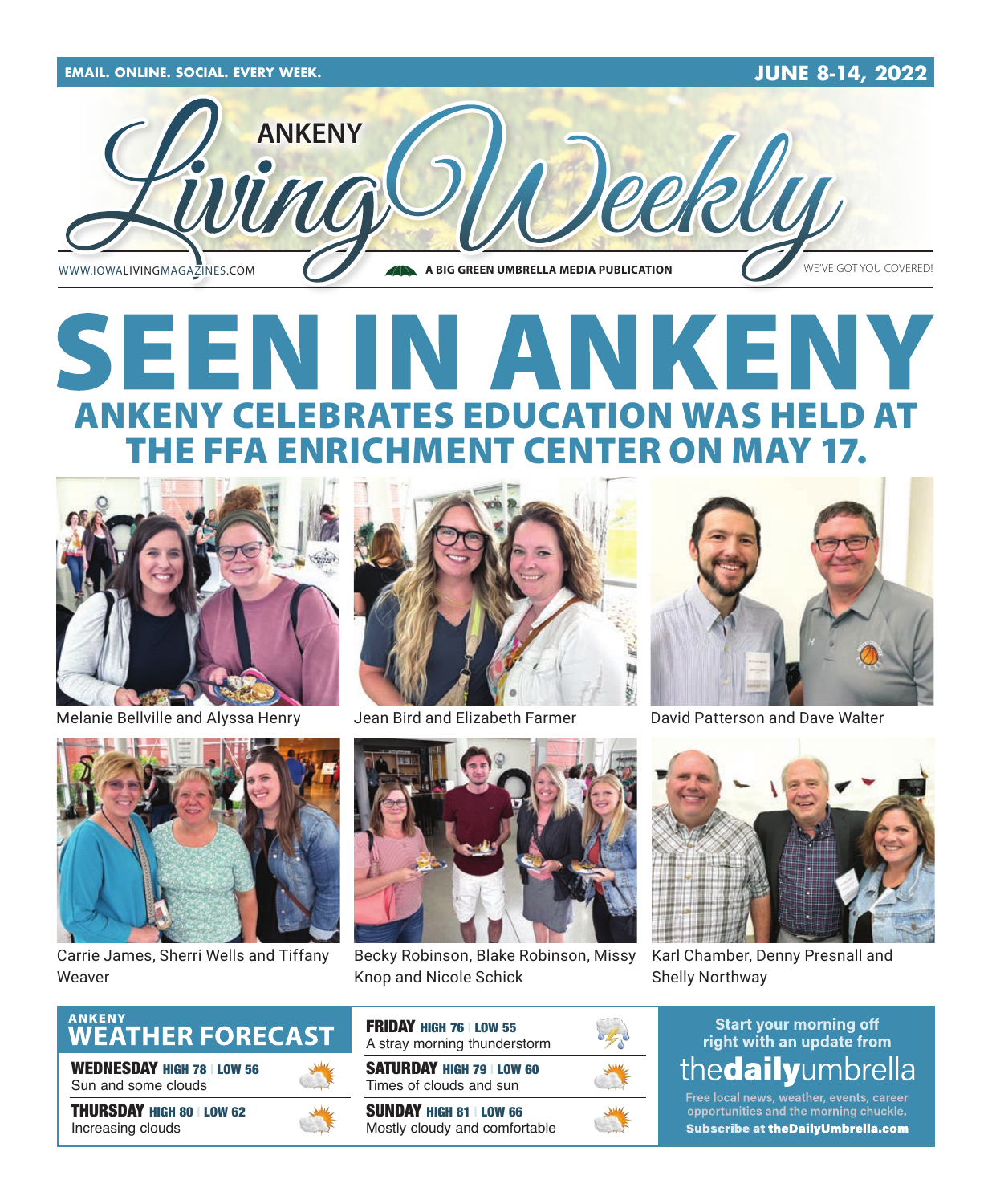

FROM THE PUBLISHER

Jolene and I have a daughter, Sara, who lives in California, a state known for beaches, surfing, sunshine, celebrities and, unfortunately, forest fires.

In her early months there, we were trading phone calls of concern about nearby fires that were seemingly a stone's throw from her apartment. As an Iowa transplant, Sara was terrified. Her California-native neighbors were not concerned. That sounded crazy to me until a friend pointed out that Californians' views on fires are no different than ours on tornadoes. Point taken.

As a child, I recall going in our front yard when a storm was brewing, looking to the sky and stretching my arms out to see if the wind would move me — until Mom would yell at me to get my you-know-what in the house. Then I would stare out the windows and watch the lightning flash and listen to the thunder pound. Eddie Rabbit wasn't the only one who loved a

rainy night. A tornado, though, is a different breed of storm.

On June 28, 1979, an F3 tore through our



neighborhood in my hometown of Algona. This 10-year-old was home alone and shivering under the pool table in our basement while listening to our trees uproot and every window in our home shatter. We were fortunate. Just a couple blocks away, homes were leveled.

These were the days before cell phones, and my mother was north of town at an auction. My brother was at a friend's home. My stepfather was a fireman and was at their monthly meeting. Mom frantically called me three times from a phone at the auction house, demanding that I go to the neighbor's home. I didn't. As a parent now, I can't imagine the

anxiety she felt while driving through and dodging the debris to get back to our home to see if her family was OK. I was reminded of this while watching those California fires on the national news and trading calls and messages with Sara.

**FIRE** 

Wind and fire are not just twothirds of an American band known for its kalimba sound and dynamic horn section. They are a reality in much of America. Most of us don't take them as seriously as we should, until Mother Nature slaps us in the face. With the season upon us, we are reminded of how swift and significant these storms can be.

Have a great week, and thanks for reading.  $\blacksquare$ 

#### **Shane Goodman**

President and piq**qreer** Publisher Big Green Umbrella Media shane@dmcityview.com 515-953-4822, ext. 305



**A publication of Big Green Umbrella Media, Inc.** 8101 Birchwood Court, Suite, D, Johnston, IA 50131 www.iowalivingmagazines.com



**News contact** Tammy Pearson 515-953-4822, ext. 302



**Advertising contact** Aaron Burns 515-953-4822, ext. 307

tammy@iowalivingmagazines.com

[aaron@iowalivingmagazines.com](mailto:aaron@iowalivingmagazines.com)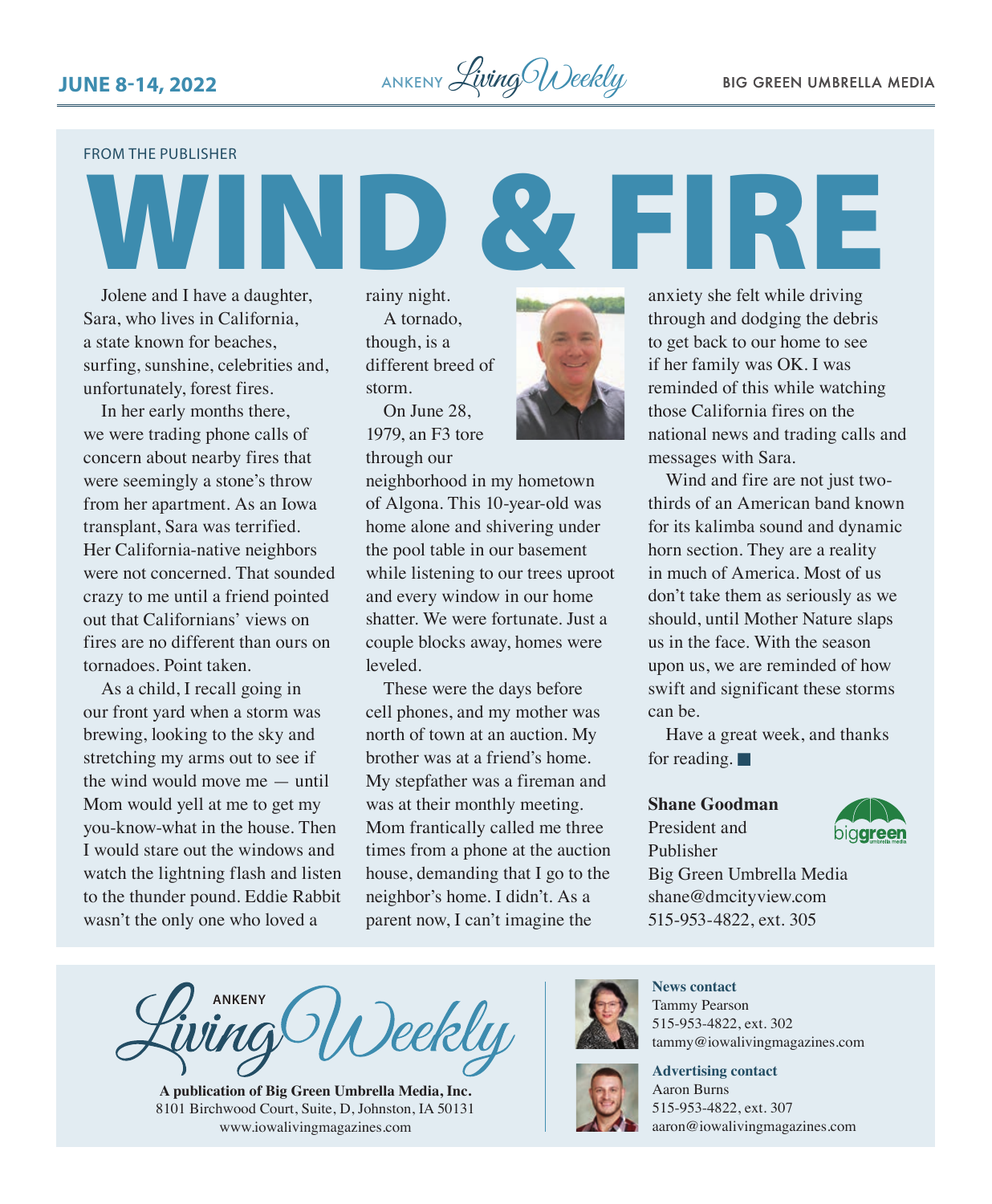BIG GREEN UMBRELLA MEDIA ANKENY *Living Weekly* **JUNE 8-14, 2022** 

## JUNETEENTH FESTIVAL

Ankeny Community Network is holding a Juneteenth Festival on Saturday, June 18, 3-10 p.m. at The District at Prairie Trail, S.W. District Drive. Juneteenth is a federal holiday commemorating the actual end of slavery in the United States. It marks the date — June 19, 1865 — when a Union general arrived in Galveston, one of the last Confederate holdouts, with word of President Abraham Lincoln's 1863 Emancipation Proclamation. Join the celebration, which will feature entertainment and food.  $\blacksquare$ 

# GOLF FORE EDUCATION

The Ankeny School District Foundation Golf Fore Education fundraiser is Wednesday, June 29 with a noon shotgun start at Briarwood Golf Club, 3405 N.E. Trilein Drive, Ankeny. More information on sponsorships and registration can be found online at [ankenyschoolfoundation.org/golf-fore-education](http://ankenyschoolfoundation.org/golf-fore-education).  $\blacksquare$ 

## KID ZONE FOR FAMILIES

Ankeny Community Network hosts Kid Zone for families the first Saturday of the month currently at Miracle Park, 310 N.W. School St., Ankeny, weather permitting. The next event is Saturday, June 4, 1:30-4 p.m. Come and go as you wish. For more information, contact Tierra Mayberry by text or call at 515-240-  $3594.$ 

## VACATION BIBLE SCHOOL

Heartland Church Vacation Bible School will be held June 13-15 at Heartland Church, 1212 N.W. 36th St., Ankeny. It will be family style again this year. Come with your family at 5:15 p.m. for dinner. The VBS program runs 6-8 p.m. The theme will be "God's Monumental Love." Register your pre-K through fifth graders online at [heartlandankeny.com](http://heartlandankeny.com). It is free. If a parent, guardian or grandparent is not able to accompany the children, send an email to Pastor Chantelle, [chantelle@heartlandstaff.com,](mailto:chantelle@heartlandstaff.com) or Pastor Drew, [drew@heartlandstaff.com,](mailto:drew@heartlandstaff.com) for special arrangements. Heartland Church will be hosting a carnival on Thursday, June 16 from 6-8 p.m. There will be inflatables, games, food and fun.  $\blacksquare$ 

### ARTIST SHOWS AT THE ANKENY ART CENTER

The Ankeny Art Center, 1520 S.W. Ordnance Road, is dedicated to promoting and supporting Iowa artists. By engaging emerging artists in the area, the Center can change its art exhibitions about every eight weeks. Opening receptions and exhibits are free and open to the public. Enjoy free food and drink during the receptions and chat with the artist.

**• Robert Kennon exhibit dates:** June 7 - July 27. Reception: Thursday, June 9, 5-7 p.m. Fine art prints.

**• Momentum Art Program exhibit dates:** June 7 - July 27. Reception: Thursday, June 9, 5-7 p.m. Group show.

Starting in June, The Ankeny Art Center's hours are changing. The new hours will be Tuesday through Saturday, 11 a.m. to 4 p.m., and Thursday, 11 a.m. to 7 p.m.  $\blacksquare$ 

### DAY CAMP FOR KIDS K-5

The Ankeny Presbyterian Church, 317 S.E. Trilein Drive, Ankeny, is hosting its Day Camp for kids in grades K-5 from June 27 to July 1. Cost is \$50 per camper, and payment is due by June 15. Scholarships are available. Registration is online at [heartlandcamps.org/ankeny.](http://heartlandcamps.org/ankeny)  $\blacksquare$ 

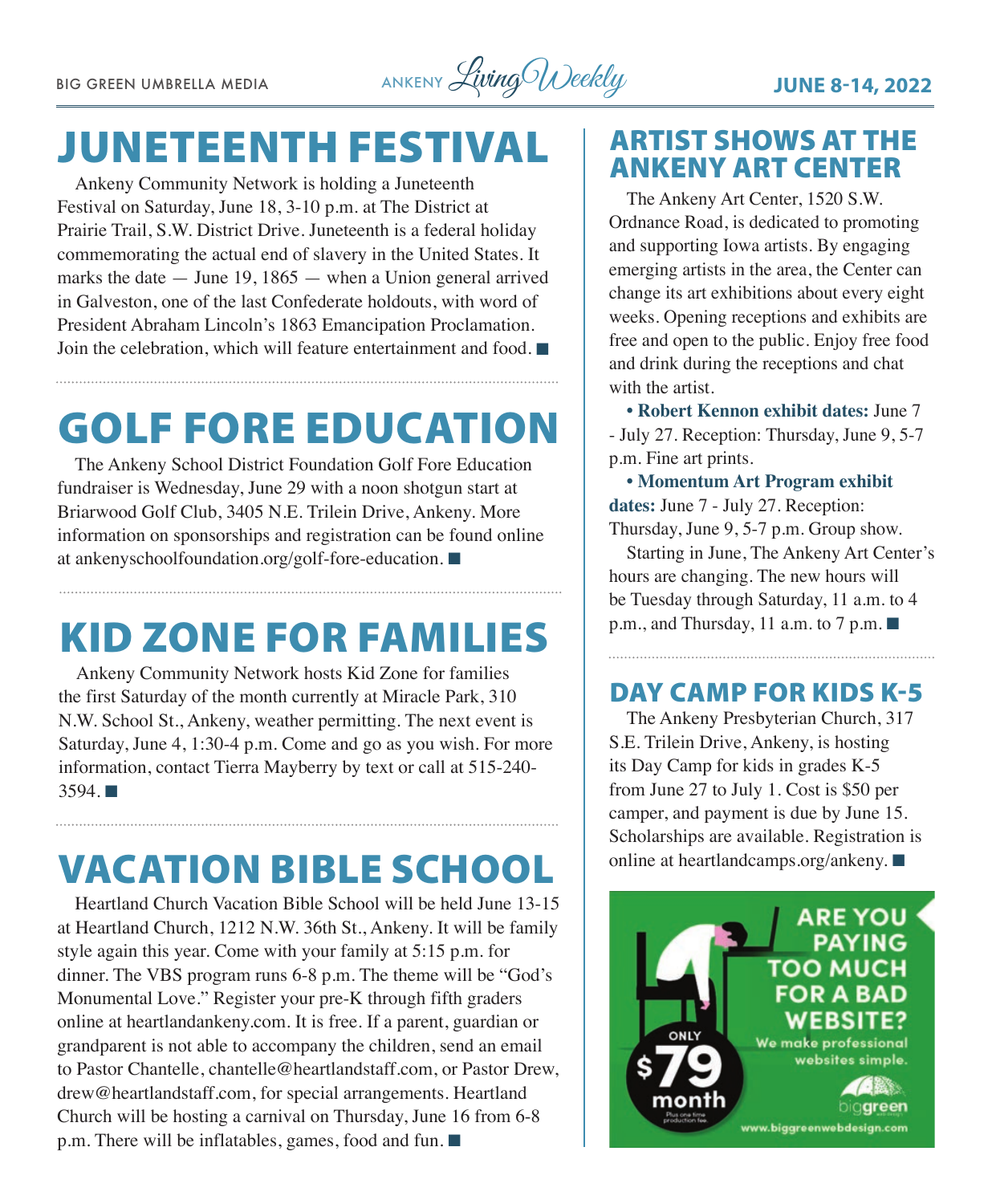**JUNE 8-14, 2022** ANKENY *Living Weekly* BIG GREEN UMBRELLA MEDIA

### FUNERAL NOTICES

*Funeral notices, which run free of charge, can be emailed to tammy@iowalivingmagazines.com.*

#### **LARRY ALLAN DAROS**

Larry Allan DaRos, 70, of Ankeny died suddenly from cardiac arrest on May 27, 2022. Born in Des Moines, Larry graduated in 1971 from Roosevelt High School and served six years in Iowa's Air National Guard. He married Marlene (Oliver) in 1971. They made their home in Ankeny and were blessed with two children. Larry was employed by John Deere Des Moines Works for 42 years, was a member of UAW's Union Local 450 and attended St. Paul Lutheran Church in Ankeny. He is survived by his wife, children Scott (Morgana) DaRos and Jeannie (Kurt) Werner, grandson, and several other relatives and friends. Larry was preceded in death by his brother, Auggie. A private burial was planned.

#### **WALTER ROY SUOMINEN**

Walter Roy Suominen, 77, died May 28, 2022, in Atlantic. He was born in Ironwood, Michigan. In high school, he was a gifted athlete in team sports. He graduated in 1963 and later obtained his bachelor's degree in business management from the University of Wisconsin at Stevens Point. Walt worked for Echlin for 30 years, selling auto parts ,and retired in 2003. He then spent a few years as a car jockey for Dewey Ford.

Walt was preceded in death by his wife, Susan. He is survived by his siblings Don (Paula) and Jane; nephew David (Lindsay); two great-nephews; two goddaughters; sister-in-law Jan (Jim) Rzentkowski; and other family.

Funeral services were Friday, June 3 at St. Paul Lutheran Church in Ankeny.

#### **ERIK ALAN MOORE**

Erik Alan Moore, 42, of Ankeny, died May 30, 2022, at UnityPoint Iowa Methodist Medical Center in Des Moines. Erik was born in Burbank, California, to Alvin and Connie (Warner) Moore. He was employed by Amazon and worked in the Des Moines warehouse.

Erik is survived by his parents; children Luke, Will and Anna Moore; former wife Kate Moore; and three brothers.

Graveside services will be at 11:30 a.m. on Wednesday, June 15 at Resthaven Cemetery in West Des Moines.

#### **JAMES 'JIM' DURWOOD NELSON**

James "Jim" Durwood Nelson, 72, of Ankeny, died May 28, 2022, of cancer. Jim was born in Fort Dodge and graduated from Central Webster of Burnside High School in 1967. He then attended Des Moines Skill Center, where he met Patricia Marie Nelson-Rogoff. Jim and Patricia married in 1970.

Jim began his career in the automotive parts industry at Sasco Auto Parts of Des Moines, after which he worked at Hawkeye Auto Supply for 18 years. Jim then worked for and eventually retired from K-Tool International in 2009. Jim was a coach, mentor, and fan, and served as president/vice president of the Southtown Industrial Bowling League for many years.

Jim was preceded in death by his wife and son David. He is survived by his son Jimmy, two grandchildren, two siblings and many nieces and nephews.  $\blacksquare$ 







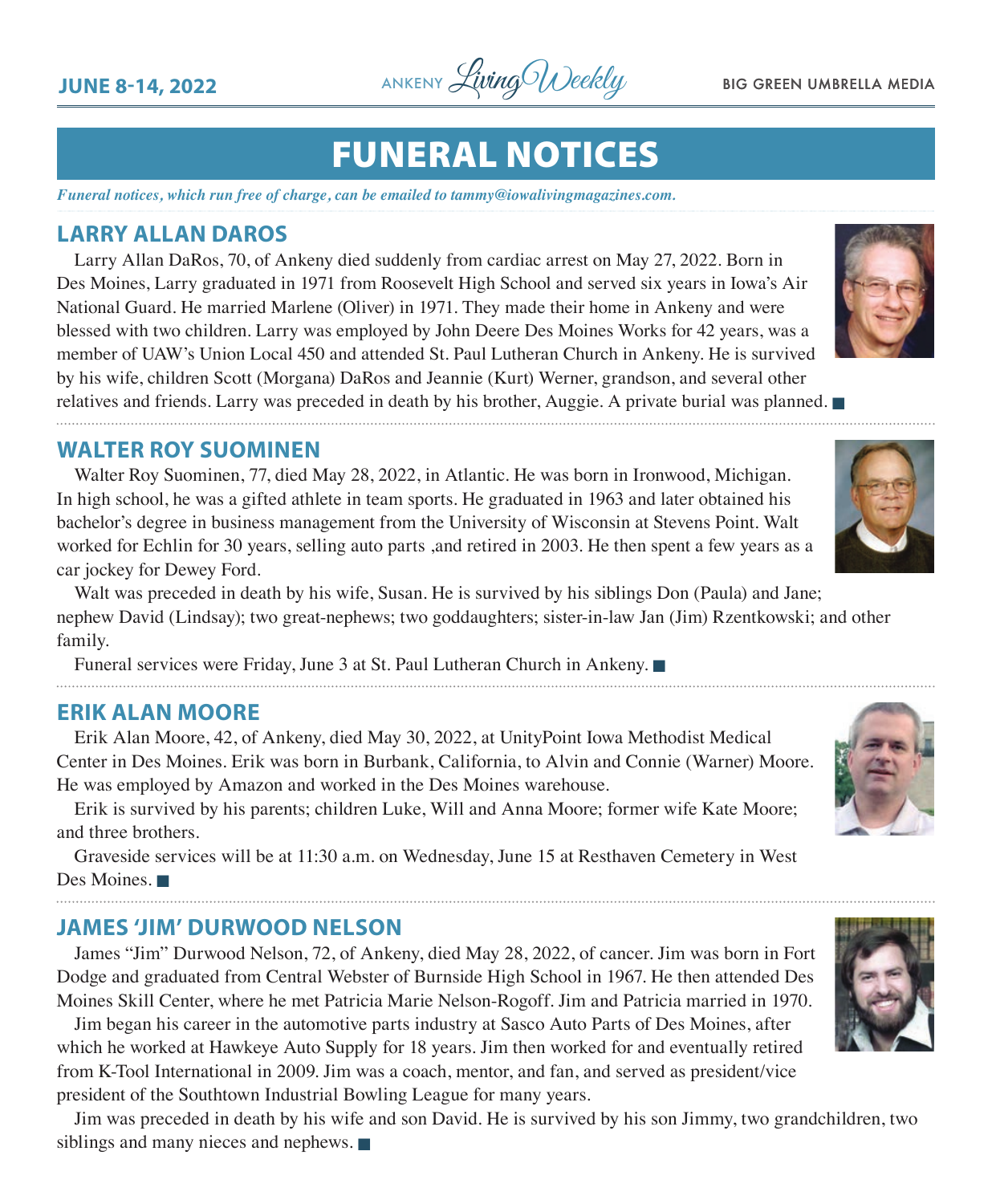BIG GREEN UMBRELLA MEDIA ANKENY *Living Weekly* **JUNE 8-14, 2022** 

## FUNERAL NOTICES

*Funeral notices, which run free of charge, can be emailed to tammy@iowalivingmagazines.com.*

#### **RONALD LEE VAN DE POL**

Ronald Lee Van De Pol, 79, died May 16, 2022, at MercyOne Hospice in Johnston. He was born in Oskaloosa. He graduated from Hedrick High School in 1961. He attended Iowa School of Automation in Des Moines after graduation and started working in 1962 in the IBM department at John Deere Des Moines Works. He also worked as a buyer and assembly line supervisor. In 1977, he worked for a short time as assistant store manager of a Massey Ferguson dealership in Creston, then for several years as parts manager of Van Wall Equipment in Woodward and Perry, and store

manager at the dealership in Madrid. In 1990, he started driving a semi for Highway Mail, going to Sioux Falls, South Dakota. He retired in 2012.

In 1964, he married Lyn (Dann), and they made their home in Ankeny for eight years, moved to Slater, and moved back to Ankeny in 2001.

In Ankeny, Ron served on the fire department and was a part-time police officer. In Slater, he was in the fire department, a member of the Kiwanis Club and a coach of Slater Little League. He was a member of Ankeny First Methodist Church and Slater United Methodist Church.

Ron is survived by his wife; three sons, Bret (Alison) and children Brea (Quentin Danner and children Sullivan and Forrest), Tabor (fiancé Michael Carlson), Brody, Millie and Gus, Mark (Tina) and children Marisa (Josh Moos and children, Colson, Nash, and Holden), Mason (Libby), and Conner Stifel (fiancé Natalia Moreno), Kent (Sara) and children, Kade and Kali; and a brother. He was preceded in death by his brother, Terry, and daughter-in-law, Tracy (Carle).

A public visitation will be 1:30-3:30 p.m., Sunday, June 12 at Courtyard by Marriott, 2405 S.E. Creekview Drive, Ankeny.  $\blacksquare$ 

#### **CYNTHIA 'CINDY' ANN MULLIN**

Cynthia (Cindy) Ann Mullin, 71, died May 26, 2022. She was born in Mason City. After high school, Cindy graduated from cosmetology school in 1970. Cindy enjoyed success over the years as the owner of CJ Hair in Ankeny.

Cindy is survived by her children, Ryan (Lauren) Long and Jill (Scot) Cook; granddaughters Sophie and Stella Cook; and siblings Mary Vonne Mullin, Dee (Vern) Lauffer and Jack (Adele) Mullin. A celebration of life will be held 4-6 p.m. on Wednesday, June 8, at Our Lady's Immaculate

Heart Church, Ankeny. For online condolences or to share a memory or photo, visit [DyamondMemorial.com](http://DyamondMemorial.com).

#### **DAVID MARSHALL WINDERS**

David Marshall Winders, 76, died April 3, 2022. A celebration of life will be held at Ankeny Funeral Home on Saturday, June 25 from 11 a.m. to 2 p.m. David was born in Des Moines and graduated from North High School in 1963. After graduation, David served four years in the Air Force during the Vietnam War. David retired from John Deere Des Moines Works in 2005.

David is survived by his wife, Wendy Winders; four daughters, Shelley (Mark) Koons, Jennifer (Angelo) Martinez, Christine (Keith) Lydon and Nicole (Lou) Schwalbach; two grandsons; and two siblings.  $\blacksquare$ 





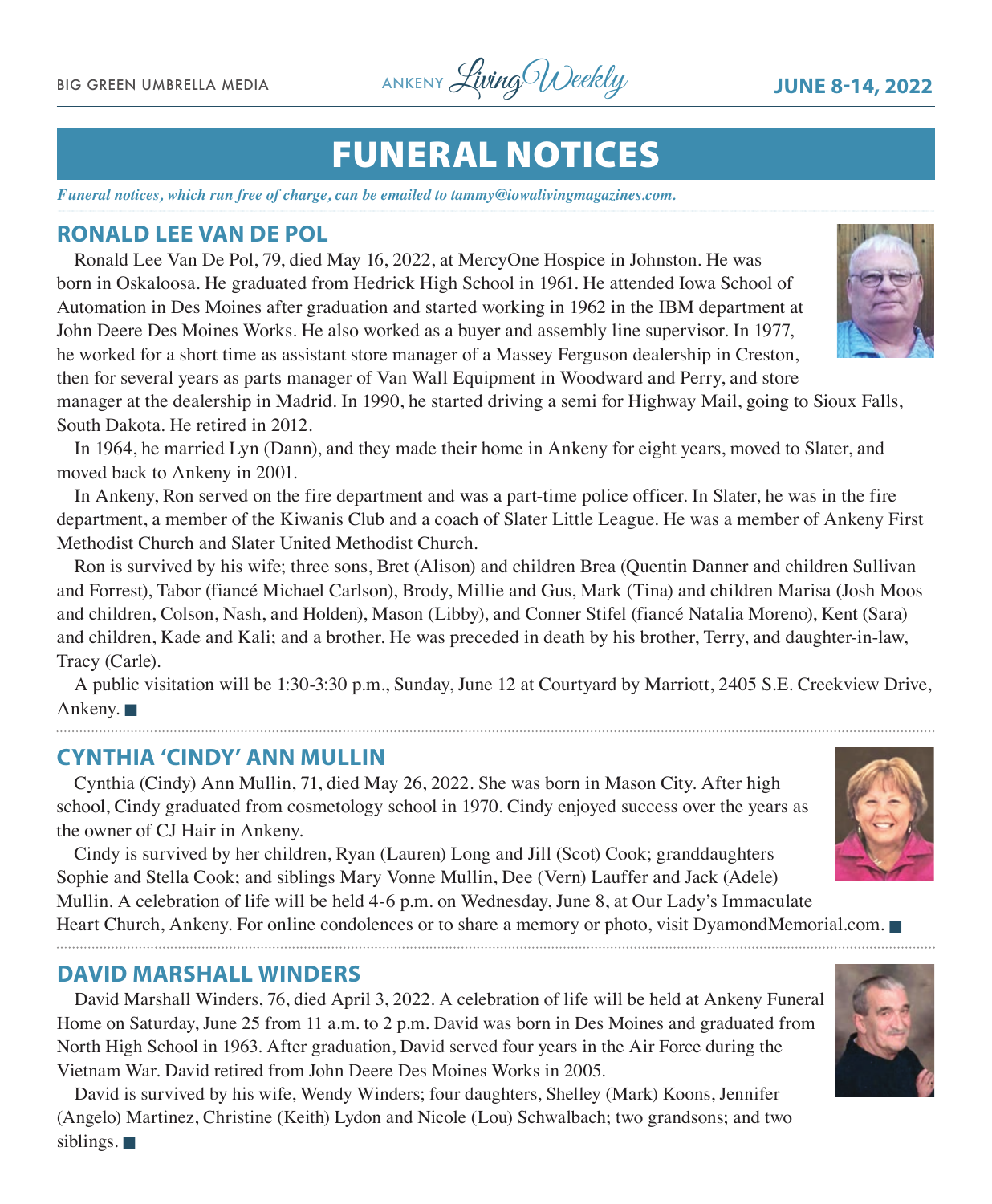BIG GREEN UMBRELLA MEDIA ANKENY *Living Weekly* JUNE 8-14, 2022

### FUNERAL NOTICES

*Funeral notices, which run free of charge, can be emailed to tammy@iowalivingmagazines.com.*

#### **BETTY HAWTHORNE**

Betty (Bauer) Hawthorne, 76, of Johnston, formerly of Ankeny, died May 28, 2022. Betty was born in St. Mary's. She received her education at St. Mary's and graduated from St. Joseph's Academy in Des Moines. She worked for Farm Bureau for a time before joining Mercy Hospital where she worked as a switchboard operator and later transferred to the transplant unit. She married John McCabe, and they had a daughter, Kelsie. John and Betty later divorced. She then married Lloyd Hawthorne and they made their home in Ankeny.

Betty was preceded in death by her husband, Lloyd, and sister Ruth (Larry) McKim. Betty is survived by her daughter, Kelsie McCabe (Rob Formaro); grandsons Colton and Cohen; sister Rita Primmer; brother Virgil (Marilyn) Bauer Jr.; and nieces and nephews.

Funeral services were Thursday, June 2 at the Iles Grandview Park Funeral Home.

#### **DENNIS LEE BRAZELTON**

Dennis Lee Brazelton, 82, of Ankeny, died May 29, 2022. He graduated from Ankeny High School in 1958 and studied at Central College in Pella. He worked at John Deere Des Moines Works for more than 40 years and held the dual responsibility of running the family farm. In 1999, Dennis retired from John Deere and continued farming until his death.

Dennis met Pat Jensen at Ankeny High School. Dennis and Pat married in 1960 and were married for 62 years. They had three children.

Dennis was predeceased by his brother Herbert and sister-in-law Jean (Hoaas). He is survived by his wife; children Todd (Karla) Brazelton, Deb (Ben) Gaulke, and Gary (Jen) Brazelton; several grandchildren and great-grandchildren; and three siblings. Funeral services were held on Thursday, June 2 at Memorial Services of Iowa Funeral Home in Ankeny.  $\blacksquare$ 

#### **REBECCA LYNN CLARK-BOERSMA**

Rebecca Lynn Clark-Boersma, 47, of Ankeny died May 27, 2022, of metastatic breast cancer. Rebecca was born in Des Moines to Jim and Margi Clark. In first grade, her family moved to Mount Ayr. She graduated from Mount Ayr Community High School in 1992. Rebecca was a long-time employee of Life Care Services in Des Moines. In September 2018, she was diagnosed with breast cancer. She fought hard and was cancer-free, but the cancer returned in September 2020. She

participated in trials at MD Anderson Cancer Center in Dallas and Mayo Clinic in Rochester in hopes of helping other women in their fight with cancer.

She is survived by her children, Clark Boersma and Kaitlynn Boersma; father; sister, Melissa (Jay) Hudecek; and a niece and nephew. Rebecca was preceded in death by her mother.

A funeral service was held Thursday, June 2 at St. Paul Lutheran Church.







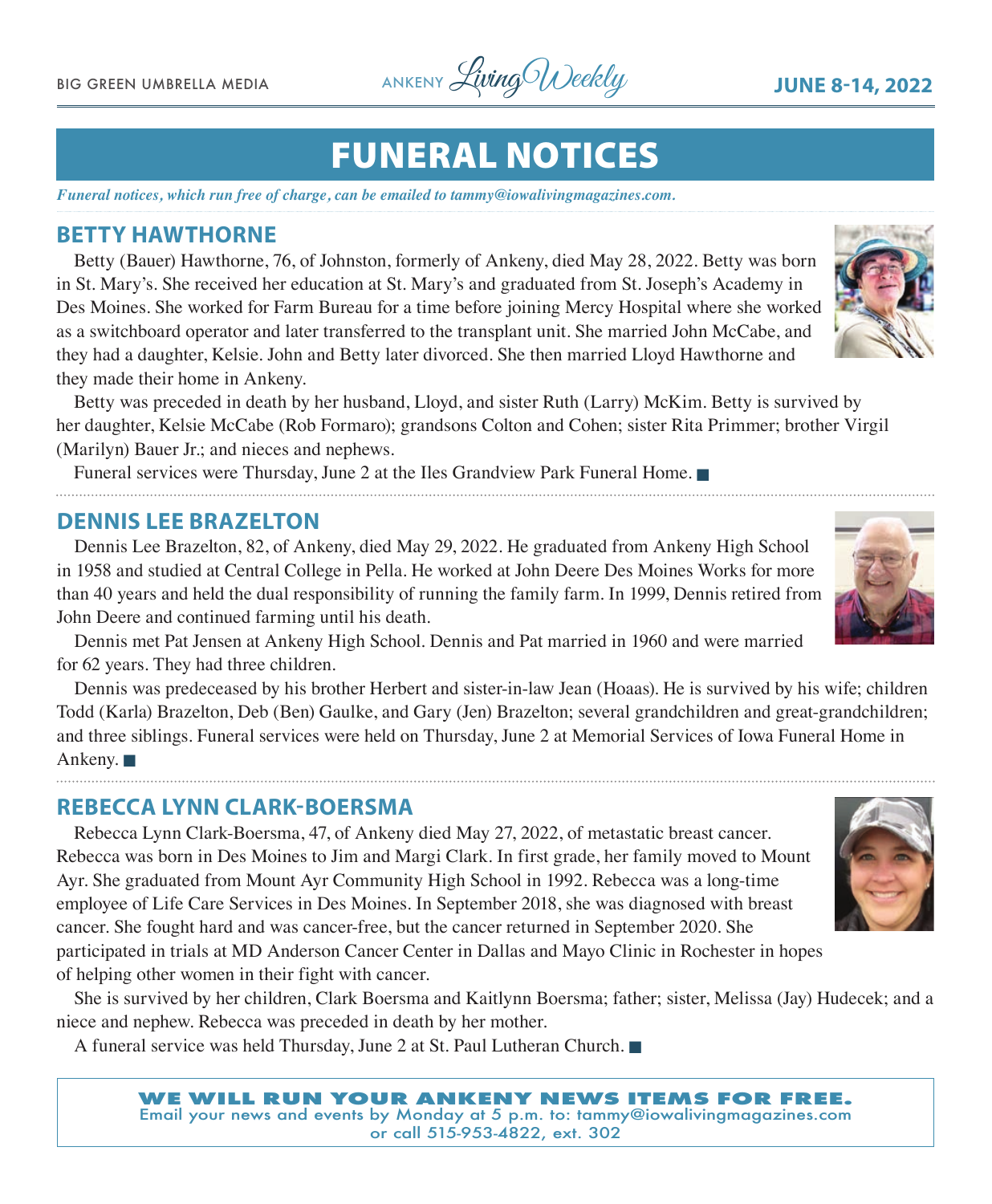BIG GREEN UMBRELLA MEDIA ANKENY *Living Weekly* JUNE 8-14, 2022

# MOVIES UNDER THE STARS

Bring a blanket or chair and your favorite snack to the Ankeny Bandshell, 410 W. First St., to enjoy the Movies Under the Stars series. Movies are free and begin at dusk. Dates and movies are:

- June 10: "Angry Birds 2" (PG)
- June 17: "Wall-E" (PG)
- June 24: "Sing 2" (PG)
- July 15: "Luca" (PG)
- July 22: "Encanto" (PG)
- July 29: "The Boss Baby: Family Business" (PG)  $\Box$

## K-8 SUMMER CAMPS

 Ankeny Art Center's Summer Camp program for area students grades K-8 continues to grow. These camps give children the opportunity to keep learning throughout the summer and keep those creative juices flowing. 2022 Summer Camp weeks are: Tuesday, June 14 - Friday, June 17; Tuesday, June 21 - Friday, June 24; Tuesday, July 12 - Friday, July 15; and Tuesday, July 19 - Friday, July 22. For details and registration, visit [ankenyartcenter.com/k8-summer-camp.](http://ankenyartcenter.com/k8-summer-camp) ■

### SUMMER WORKSHOPS FOR ADULTS

The Ankeny Art Center offers several workshops for adults, such as Fiber Exploration: Learn how to work with fibers such as yarn, thread and wool to make unique pieces of artwork; Art Journaling: As a form of self-expression, use mixed media to discover the joy of making just for the sake of creating; Watercolor Painting: Explore your creative side and learn to paint with watercolors; and Acrylic Painting: Learn the basics of acrylic painting in this workshop and make your own painting after. To learn more and to register, visit [https://](https://ankenyartcenter.com/adult) [ankenyartcenter.com/adult](https://ankenyartcenter.com/adult).